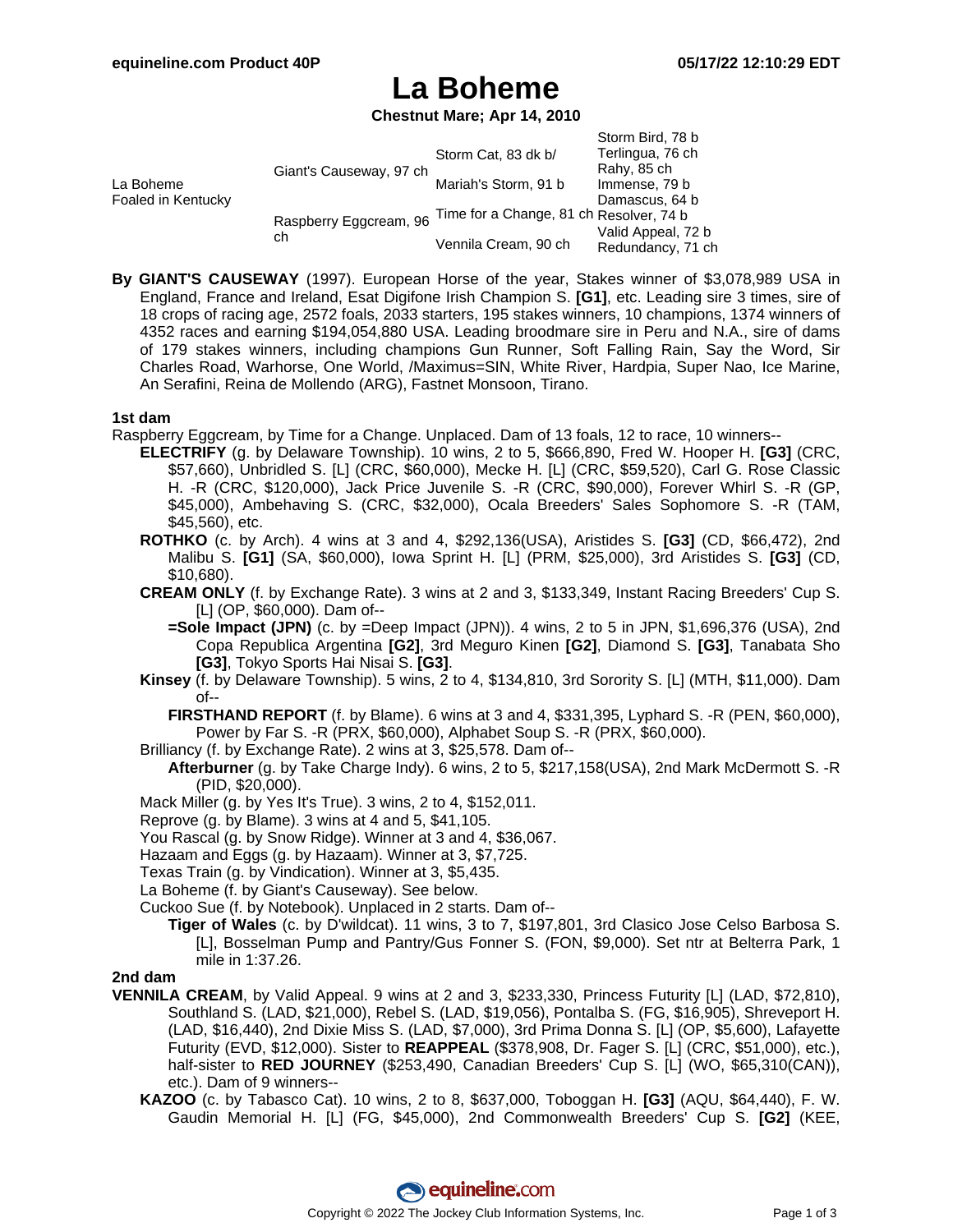### **La Boheme**

#### **Chestnut Mare; Apr 14, 2010**

\$88,640), Teddy Drone S. [L] (MTH, \$20,000), 3rd Alysheba Breeders' Cup S. [L] (LS, \$11,000), Colonel Power H. [L] (FG, \$8,250), Hansel S. [L] (TP, \$5,000), Longfellow S. (MTH, \$6,600), etc. Sire.

**Daddy Joe** (c. by Unbridled's Song). 8 wins, 2 to 6, \$263,304, 2nd Rushaway S. [L] (TP, \$20,000).

**Lemon Cream Pie** (g. by Lemon Drop Kid). 3 wins at 3 and 4, \$150,858, 2nd Knickerbocker S. **[G3]** (BEL, \$21,300).

Secret Humor (f. by Yes It's True). Winner at 3, \$11,364. Dam of--

**Paddy's Secret** (f. by Paddy O'Prado). 7 wins, 2 to 5, \$142,971, 2nd Boeing S. (EMD, \$9,200), Emerald Distaff H. (EMD, \$8,000), 3rd Hastings S. (EMD, \$6,900).

**Purims Faith** (f. by Purim). 5 wins, 2 to 5, \$101,585, 3rd Juan Gonzalez Memorial S. (PLN, \$6,050).

Carefree (g. by Unbridled). 11 wins, 3 to 9, \$229,095.

Rocket Ball (g. by Horse Greeley). 8 wins, 2 to 7, \$50,284.

Base Stealer (f. by Saint Ballado). Winner at 4, \$40,589. Producer.

Incentive (c. by Unbridled's Song). Winner in 1 start at 2, \$24,600.

Swagger Lee (g. by Value Plus). Winner at 3, \$9,786.

Raspberry Eggcream (f. by Time for a Change). See above.

#### **3rd dam**

- **REDUNDANCY**, by Creme dela Creme. 14 wins, 3 to 6, \$261,273, Gallorette H.**-G3**-ecr, 1 1/16 miles in 1:42.20, Columbiana H.**-G3**, Eugene Mori H., La Prevoyante H., Allamanda H., Turf Ladies H., Ruddy Belle S., 2nd Sheepshead Bay H.**-G2**, etc. Half-sister to **Ace High Straight** (\$23,469, 3rd Catalina Futurity). Dam of 6 winners--
	- **REAPPEAL** (g. by Valid Appeal). 21 wins, 2 to 8, \$378,908, Dr. Fager S. [L] (CRC, \$51,000), 2nd Bold Ruler S. **[G3]**, Criterium S. (CRC, \$7,970).
	- **RED JOURNEY** (f. by Journey At Sea). 10 wins, 3 to 5, \$253,490, Canadian Breeders' Cup S. [L] (WO, \$65,310(CAN)), Eatontown S. (MTH, \$21,000), 3rd Cardinal H. [L] (CD, \$11,000). Producer.

**VENNILA CREAM** (f. by Valid Appeal). Black type winner, see above.

Pleasure Treat (c. by What a Pleasure). 17 wins, 2 to 9, \$131,680.

Rehearing (c. by Valid Appeal). 14 wins, 4 to 8, \$121,763. Etr at Calder Race Course, 6 1/2 furlongs in 1:17.00. Sire.

Emperor's Empress (f. by Rexson). Winner at 4 and 5, \$14,810. Producer.

Miss Valdance (f. by Valid Appeal). Unplaced. Dam of--

Miss Dancin Diablo (f. by Diablo). Winner at 3, \$28,771. Dam of--

Aiden's Lil Devil (f. by Richter Scale). 9 wins at 3 and 4, \$74,600. Dam of--

**Lil B Quick** (f. by Graeme Hall). 7 wins, 2 to 6, 2021, \$142,956, 3rd House Party S. (GP, \$7,200), Juvenile Fillies Sprint S. -R (GPW, \$7,350).

#### **4th dam**

**STREAK OF LUCK**, by \*Peter Parent. 14 wins, 2 to 5, \$65,946, Motor City H., 2nd Michigan Futurity. Half-sister to **POLY HI** (\$160,845, Astoria S., etc.), **Sir Tom** (\$43,100, 2nd Tri-State H.). Dam of 6 winners, including--

**REDUNDANCY** (f. by Creme dela Creme). Black type winner, see above.

**Ace High Straight** (c. by Fast Fellow). 7 wins, 2 to 5, \$23,469, 3rd Catalina Futurity.

Madame Luck (f. by Crozier). Winner at 2.

Delta Streak (f. by Delta Judge). Unplaced in 2 starts.

**Protos** (c. by Mr. Prospector). Winner at 3 and 4 in FR , \$31,557 (USA), 2nd Prix Yacowlef. Sire.

RACE RECORD for La Boheme: At 2, unraced; at 3, unplaced in 1 start. Earned \$1,116.

PRODUCE RECORD for La Boheme:

- 2014 Czech Rate, g. by Exchange Rate. Winner at 5, \$14,238.
- 2015 Unnamed, c. by Pioneerof the Nile.
- 2016 Ride the Lights, c. by Candy Ride (ARG). Unraced.
- 2017 Divine Miracle, g. by Distorted Humor. 6 wins in 10 starts at 4 and 5, 2022, \$153,635.
- 2018 Broodmare aborted (bred to Bernardini).
- 2019 Velvet Revolution, f. by Battle of Midway. Unraced.
- 2020 Unnamed, c. by Lookin At Lucky.